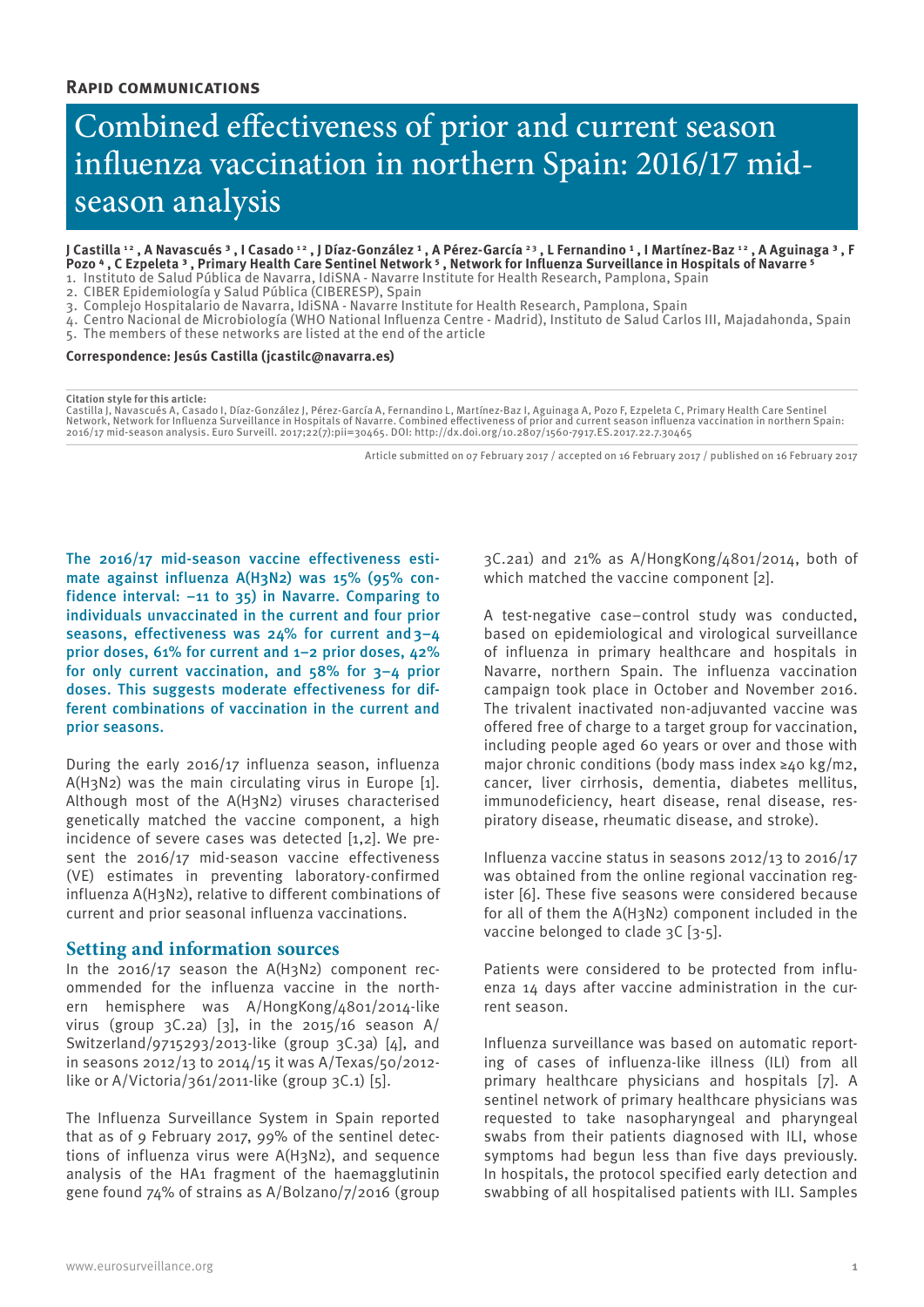## **Figure**

Effectiveness of current season influenza vaccination and of vaccination in the four prior seasons in preventing laboratory confirmed influenza A(H3N2) cases among people ≥ 9 years-old in Navarre, Spain, 1 December 2016–31 January 2017  $(n=1,240$  patients)

|                                    | Cases/<br>controls | Crude vaccine effectiveness, % (95% CI)                     | Adjusted vaccine effectiveness, % (95% CI) <sup>a</sup>     |
|------------------------------------|--------------------|-------------------------------------------------------------|-------------------------------------------------------------|
| <b>All patients</b>                |                    |                                                             |                                                             |
| Never vaccinated                   | 303 / 230          | Reference                                                   | Reference                                                   |
| No current $+1-2$ prior doses      | 25/44              |                                                             | 57 (28; 74)<br>44(3;68)                                     |
| No current + $>2$ prior doses      | 23/53              |                                                             | 67(45; 80)<br>58 (26; 78) <sup>b</sup>                      |
| Current + no prior doses           | 24/31              |                                                             | $42 (-5; 68)$<br>$41 (-3; 66)$                              |
| Current + 1-2 prior doses          | 21/50              |                                                             | 67(45; 80)<br>$61(30;78)^{b}$                               |
| Current + $>2$ prior doses         | 194/241            |                                                             | 39(21; 52)<br>$24(-6; 46)$                                  |
| <b>Hospitalised patients</b>       |                    |                                                             |                                                             |
| Never vaccinated                   | 82/121             | Reference                                                   | Reference                                                   |
| No current $+1-2$ prior doses      | 13/36              |                                                             | $47 (-7; 73)$<br>$48 (-7; 75)$                              |
| No current + $>2$ prior doses      | 18/48              |                                                             | $45 (-2; 70)$<br>56(17; 77)                                 |
| Current + no prior doses           | 12/15              |                                                             | $-18(-165; 47)$<br>$-11(-157; 52)$                          |
| Current + 1-2 prior doses          | 16/41              |                                                             | $42 (-9; 70)$<br>54 (10; 76)                                |
| Current + >2 prior doses           | 159/222            |                                                             | $22(-15; 47)$<br>$-6$ $(-49; 25)$                           |
| <b>Primary healthcare patients</b> |                    |                                                             |                                                             |
| Never vaccinated                   | 221/109            | Reference                                                   | Reference                                                   |
| No current $+1-2$ prior doses      | 12/8               |                                                             | $26 (-86; 71)$<br>$24 (-96; 70)$                            |
| No current $+$ >2 prior doses      | 5/5                |                                                             | $51(-86; 87)$<br>$51(-74; 86)$                              |
| Current + no prior doses           | 12/16              |                                                             | 63 (19; 83)<br>62(15; 83)                                   |
| Current $+ 1 - 2$ prior doses      | 5/9                |                                                             | 73 (16; 91)<br>71 (10; 91)                                  |
| Current + >2 prior doses           | 36/19              |                                                             | $7(-70; 49)$<br>$7(-92; 55)$                                |
|                                    |                    | 25<br>50<br>75<br>100<br>$-50$<br>$-25$<br>$\circ$<br>$-75$ | $-50$<br>$-25$<br>$\circ$<br>25<br>100<br>$-75$<br>50<br>75 |

CI: confidence interval.

ª Vaccine effectiveness adjusted by age groups (9–24, 25–44, 45–64, 65–84 and≥85 years), sex, major chronic conditions(body mass index ≥40 kg/m2, cancer, liver cirrhosis, dementia, diabetes mellitus, immunodeficiency, heart disease, renal disease, respiratory disease, rheumatic disease and stroke), healthcare setting (primary healthcare and hospital), and month of swabbing.

 $^{\rm b}$  p<0.05 for comparisons with the category 'Current season vaccination + >2 prior doses'.

were processed by reverse transcription-polymerase chain reaction assay.

## **Statistical analysis**

The study population included persons covered by the Navarre Health Service since 2012 (96% of the population). All patients who were swabbed between 1 December 2016 (beginning of continued detection of influenza virus) and 31 January 2017 were initially considered. Healthcare workers, persons living in nursing homes, children less than 9 years-old and patients hospitalised before ILI symptom onset were excluded. We compared seasonal vaccination status in patients for whom A(H3N2) influenza virus was detected (cases) and in those who were negative for influenza (controls). Crude and adjusted odds ratios (OR) with their 95% confidence intervals (CI) were calculated using logistic regression models. Adjusted models included sex, age group (9–24, 25–44, 45–64, 65–84 and≥85 years), major chronic conditions, month of swabbing,

and healthcare setting (primary healthcare and hospital). Six categories combining current vaccination status with vaccination in the four prior seasons and thus distinguishing between frequent and infrequent vaccinees were considered [8,9]: current-season vaccination and>2 prior doses, current-season vaccination and 1–2 prior doses, current-season vaccination and no prior doses, no current-season vaccination and>2 prior doses, no current-season vaccination and 1–2 prior doses, and no current-season vaccination and no prior doses (reference group). To compare VE among categories, the model was repeated using the category with current season vaccination and > 2 prior doses as the reference. VE was estimated as a percentage: (1– OR) × 100.

# **Early estimation of influenza vaccine effectiveness**

Of 1,243 ILI initial patients, one case of non-subtyped influenza A and two influenza B cases were not further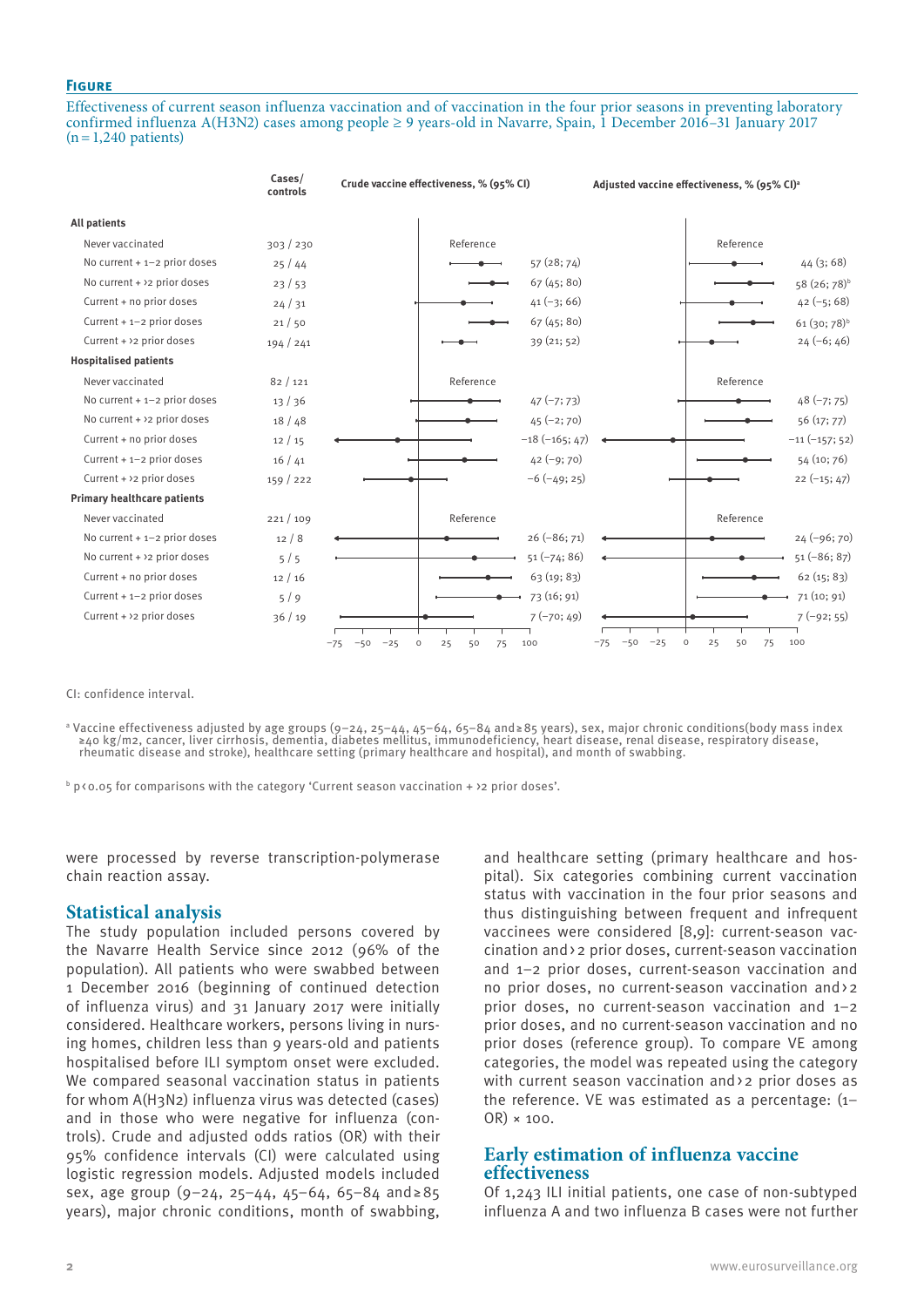## **Table 1**

Characteristics, according to the healthcare setting and test result, of patients with medically-attended influenza-like illness included in the test-negative case–control analysis, Navarre, Spain, 1 December 2016–31 January 2017 (n=1,240 patients)

|                                           |          | All patients  |       |      | <b>Hospitalised patients</b> |                |              | Primary healthcare patients |                |              |                |              |
|-------------------------------------------|----------|---------------|-------|------|------------------------------|----------------|--------------|-----------------------------|----------------|--------------|----------------|--------------|
| Characteristics                           | Controls |               | Cases |      | Controls                     |                | Cases        |                             | Controls       |              | Cases          |              |
|                                           | N.       | $\frac{9}{6}$ | N.    | $\%$ | N.                           | $\%$           | N            | $\%$                        | $\overline{N}$ | $\%$         | N              | $\%$         |
| Age groups in years                       |          |               |       |      |                              |                |              |                             |                |              |                |              |
| $9 - 24$                                  | 37       | 6             | 56    | 9    | 14                           | 3              | $\mathbf{1}$ | $\mathbf 0$                 | 23             | 14           | 55             | 19           |
| $25 - 44$                                 | 76       | 12            | 99    | 17   | 22                           | 5              | 7            | $\overline{2}$              | 54             | 33           | 92             | 32           |
| $45 - 64$                                 | 135      | 21            | 121   | 20   | 80                           | 17             | 33           | 11                          | 55             | 33           | 88             | 30           |
| $65 - 84$                                 | 269      | 41            | 197   | 33   | 236                          | 49             | 143          | 48                          | 33             | 20           | 54             | 19           |
| $\geq 85$                                 | 132      | 20            | 118   | 20   | 131                          | 27             | 116          | 39                          | $\mathbf{1}$   | $\mathbf{1}$ | $\overline{2}$ | $\mathbf{1}$ |
| <b>Sex</b>                                |          |               |       |      |                              |                |              |                             |                |              |                |              |
| Male                                      | 331      | 51            | 274   | 46   | 269                          | 56             | 151          | 50                          | 62             | 37           | 123            | 42           |
| Female                                    | 318      | 49            | 317   | 54   | 214                          | 44             | 149          | 50                          | 104            | 63           | 168            | 58           |
| <b>Residence</b>                          |          |               |       |      |                              |                |              |                             |                |              |                |              |
| Rural                                     | 237      | 37            | 213   | 36   | 213                          | 44             | 154          | 51                          | 24             | 15           | 59             | 20           |
| Urban                                     | 412      | 63            | 378   | 64   | 270                          | 56             | 146          | 49                          | 142            | 86           | 232            | 80           |
| <b>Major chronic conditions</b>           |          |               |       |      |                              |                |              |                             |                |              |                |              |
| <b>No</b>                                 | 189      | 29            | 242   | 41   | 78                           | 16             | 43           | 14                          | 111            | 67           | 199            | 68           |
| Yes                                       | 460      | 71            | 349   | 59   | 405                          | 84             | 257          | 86                          | 55             | 33           | 92             | 32           |
| <b>Month of swabbing</b>                  |          |               |       |      |                              |                |              |                             |                |              |                |              |
| December                                  | 159      | 24            | 139   | 24   | 106                          | 22             | 58           | 19                          | 53             | 32           | 81             | 28           |
| January                                   | 490      | 76            | 452   | 76   | 377                          | 78             | 242          | 81                          | 113            | 68           | 210            | 72           |
| Target group for vaccination <sup>a</sup> |          |               |       |      |                              |                |              |                             |                |              |                |              |
| <b>No</b>                                 | 124      | 19            | 182   | 31   | 36                           | $\overline{7}$ | 11           | 4                           | 88             | 53           | 171            | 59           |
| Yes                                       | 525      | 81            | 409   | 69   | 447                          | 93             | 289          | 96                          | 78             | 47           | 120            | 41           |
| 2016/17 season vaccine                    |          |               |       |      |                              |                |              |                             |                |              |                |              |
| No                                        | 327      | 50            | 351   | 59   | 205                          | 42             | 113          | 38                          | 122            | 73           | 238            | 82           |
| Yes                                       | 322      | 50            | 240   | 41   | 278                          | 58             | 187          | 62                          | 44             | 27           | 53             | 18           |
| <b>Total</b>                              | 649      | 100           | 591   | 100  | 483                          | 100            | 300          | 100                         | 166            | 100          | 291            | 100          |

a Target group for vaccination includes people≥60 years old and people with major chronic conditions (body mass index ≥40 kg/m2, cancer, liver cirrhosis, dementia, diabetes mellitus, immunodeficiency, heart disease, renal disease, respiratory disease, rheumatic disease and stroke).

considered. The remaining 1,240 ILI patients were included in the study and consisted of 783 (63%) hospitalised patients and 457 primary healthcare patients. A total of 591 (48%) were confirmed cases for influenza A(H3N2) and were compared with 649 controls negative for any influenza virus.

Compared with test-negative controls, A(H3N2) influenza cases had a lower proportion of persons over 65 years-old (53% (315/591) in cases vs 62% (401/649) in controls;  $p = 0.003$ ), with major chronic conditions (59% vs 71%; p < 0.001; Table 1) and who were treated in hospital (51% (300/591) vs 74% (483/649; p < 0.001)). Among the cases,  $\mu$ 1% had received the 2016/17 seasonal vaccine, vs 50% of the controls  $(p=0.001)$  (Table 1).

The overall adjusted estimate of influenza VE was 15%  $(95\%$ CI:  $-11$  to 35). The estimates were similar in the analysis of the target group for vaccination (16%), and were somewhat better in persons younger than 65

years (24%) than in the older age group ( $\geq 65$  years; 11%). The point estimates suggested higher VE in outpatients ( $48\%$ ;  $95\%$ CI:  $-1$  to 65) than in inpatients ( $0\%$ ; 95%CI: –38 to 27) (Table 2).

In the pooled analysis of all patients, as compared with individuals unvaccinated in the current and four prior seasons, the preventive effect was 61% (95%CI: 30 to 78) in those vaccinated in the current season who had also received 1–2 doses of vaccine in the prior seasons,  $24\%$  (95% CI: -6 to 46) in those vaccinated in the current season after  $3-4$  doses,  $42\%$  (95% CI: -5 to 68) in those vaccinated only in the current season, 58% (95%CI: 26 to 78) in individuals without current vaccination but with > 2 prior doses, and 44% (95% CI: 3 to 68) in those unvaccinated in the current season but with 1–2 prior doses. Current and 1–2 dose prior season vaccination, or current season non-vaccination in people with>2 prior doses showed statistically significant higher protection than current and>2 prior season vaccinations (Figure).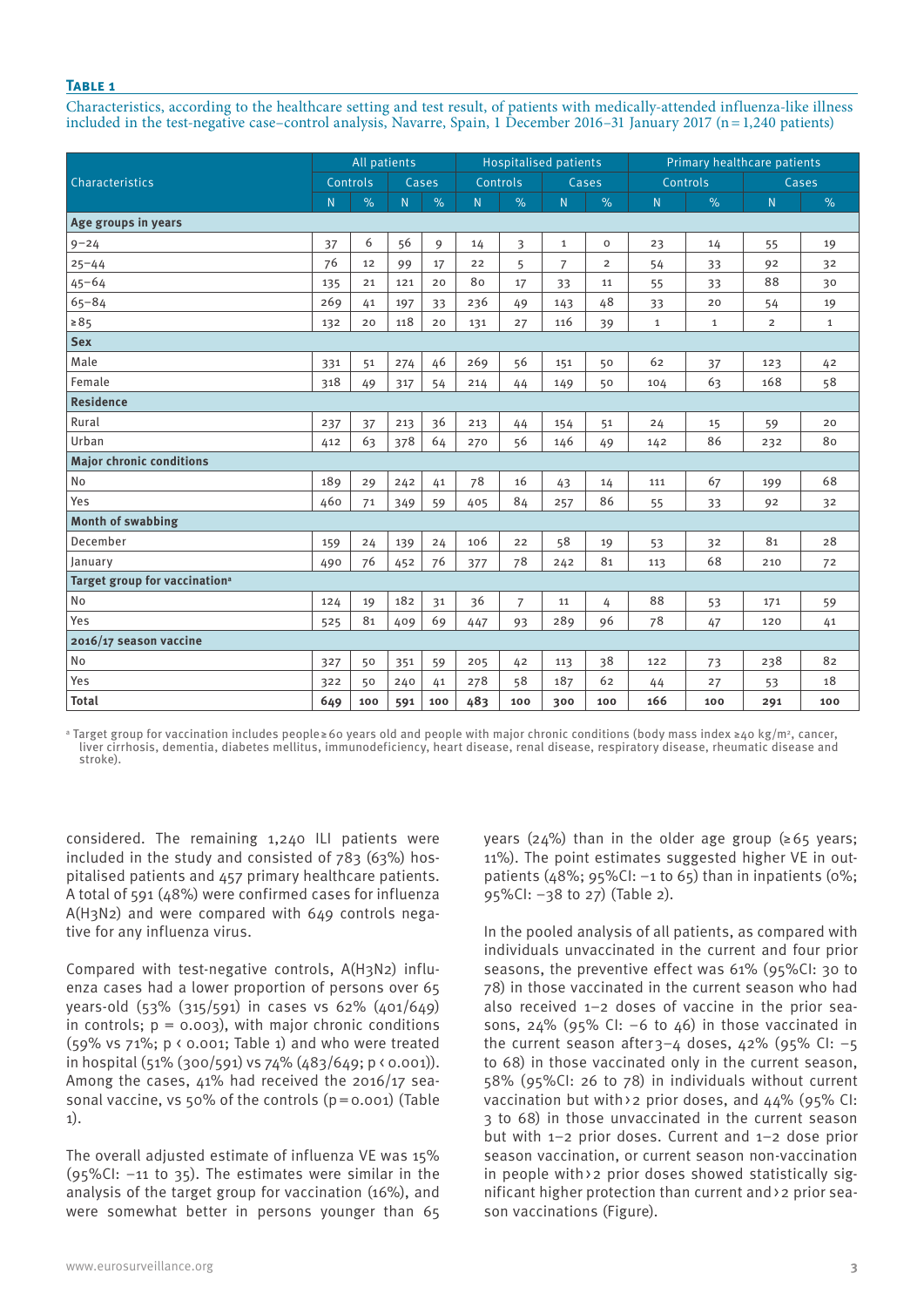## **Table 2**

Influenza vaccine effectiveness in preventing laboratory-confirmed influenza A(H3N2) among individuals ≥ 9 years-old in Navarre, Spain, 1 December 2016–31 January 2017 (n=1,240 patients)

| <b>Characteristics</b>                    | Controls<br>Vaccinated/unvaccinated | Cases<br>Vaccinated/unvaccinated | Crude VE<br>% (95% CI)  | Adjusted VE<br>% (95% CI) <sup>a</sup> |  |
|-------------------------------------------|-------------------------------------|----------------------------------|-------------------------|----------------------------------------|--|
| <b>Both healthcare settings</b>           |                                     |                                  |                         |                                        |  |
| All swabbed patients                      | 322/327                             | 240/351                          | 31 (13 to 45)           | $15$ (-11 to 35)                       |  |
| Target group for vaccination <sup>b</sup> | 307/218                             | 225/184                          | $13 (-13 t0 33)$        | $16$ (-12 to 37)                       |  |
| Age group in years                        |                                     |                                  |                         |                                        |  |
| $9 - 64$                                  | 56/192                              | 37/239                           | $47(16 \text{ to } 66)$ | $24 (-26 to 55)$                       |  |
| $\ge 65$                                  | 266/135                             | 203/112                          | $8(-25$ to 33)          | $11 (-23 to 35)$                       |  |
| <b>Hospitalised patients</b>              |                                     |                                  |                         |                                        |  |
| All swabbed patients                      | 278/205                             | 187/113                          | $-22 (-64 to 9)$        | $o (-38 to 27)$                        |  |
| Target group for vaccination <sup>b</sup> | 272/175                             | 185/104                          | $-14$ (-55 to 16)       | $2(-36 to 29)$                         |  |
| Age group in years                        |                                     |                                  |                         |                                        |  |
| $9 - 64$                                  | 33/83                               | 14/27                            | $-30 (-179)$ to 39)     | $-27$ ( $-188$ to $44$ )               |  |
| $\ge 65$                                  | 245/122                             | 173/86                           | $o (-40 to 29)$         | $5(-34$ to 33)                         |  |
| <b>Primary healthcare patients</b>        |                                     |                                  |                         |                                        |  |
| All swabbed patients                      | 44/122                              | 53/238                           | 38(3 to 61)             | $48$ (-1 to 65)                        |  |
| Target group for vaccination <sup>b</sup> | 35/43                               | 40/80                            | $39 (-10 t0 66)$        | 54 (10 to 77)                          |  |
| Age group in years                        |                                     |                                  |                         |                                        |  |
| $9 - 64$                                  | 23/109                              | 23/212                           | 49 (4 to 72)            | $43 (-8 to 70)$                        |  |
| $\ge 65$                                  | 21/13                               | 30/26                            | $29 (-70 to 70)$        | $44 (-41 t0 78)$                       |  |

CI: confidence interval; VE: vaccine effectiveness.

**<sup>a</sup>** Logistic regression model adjusted for sex, age group (9–24, 25–44, 45–64, 65–85 and≥85 years), major chronic conditions, month of swabbing and healthcare setting (primary healthcare and hospital).

b Target group for vaccination includes people≥60 years old and people with major chronic conditions (body mass index ≥40 kg/m2, cancer, liver cirrhosis, dementia, diabetes mellitus, immunodeficiency, heart disease, renal disease, respiratory disease, rheumatic disease and stroke).

In separated analyses of outpatients and inpatients, vaccination only in the current season was protective for primary healthcare consultations but not for hospitalisations. In hospitalised patients however, a history of vaccination in the prior seasons appeared to confer enhanced protection, whether the inpatients were vaccinated or not in the current season (Figure).

# **Discussion and conclusion**

Estimates of VE during the influenza season help guide health interventions aimed at reducing the impact of influenza in the population [10] and may help in the selection of strains to be contained in the next season's vaccine. For the 2016/17 season in Navarre, when vaccination status in the prior influenza seasons was not considered, we found low VE (15%) in the whole pool of patients, null VE for hospitalised patients and better protection (48%) for outpatients; the higher protection level in outpatients is consistent with the early estimates reported from the Canadian Sentinel Practitioner Surveillance Network [11].

In the analysis considering vaccination history; however, better levels of protection were observed for many of the combinations of current and prior season vaccination, especially for hospitalised patients. The results of the overall analysis suggest that the

protective effect of the influenza vaccination against A(H3N2) virus in Navarre in the early 2016/17 season ranged from 24% to 61%, depending on the vaccination status in the current and prior seasons.

The VE estimates were strongly related to the vaccination history. One or two vaccine doses over the four prior seasons maintained or increased the protection of the current season vaccination, but three or more prior doses had a negative interference with the current season vaccine effect. A similar interference was described in previous seasons by other authors [8,12], and inverse exposure-response association has been reported between repeated influenza vaccination and haemagglutinin antibodies titres for A(H3N2) virus [13].

Our results obtained from two independently recruited groups, inpatients and outpatients, were broadly consistent. The main difference was that vaccination only in the current season was protective for influenza cases attended in primary healthcare but not against influenza hospitalisations, which may be due to the poorer immune response among patients that need hospitalisation. Especially remarkable is the preventive effect observed for the vaccine doses received in prior seasons in individuals without current season vaccination.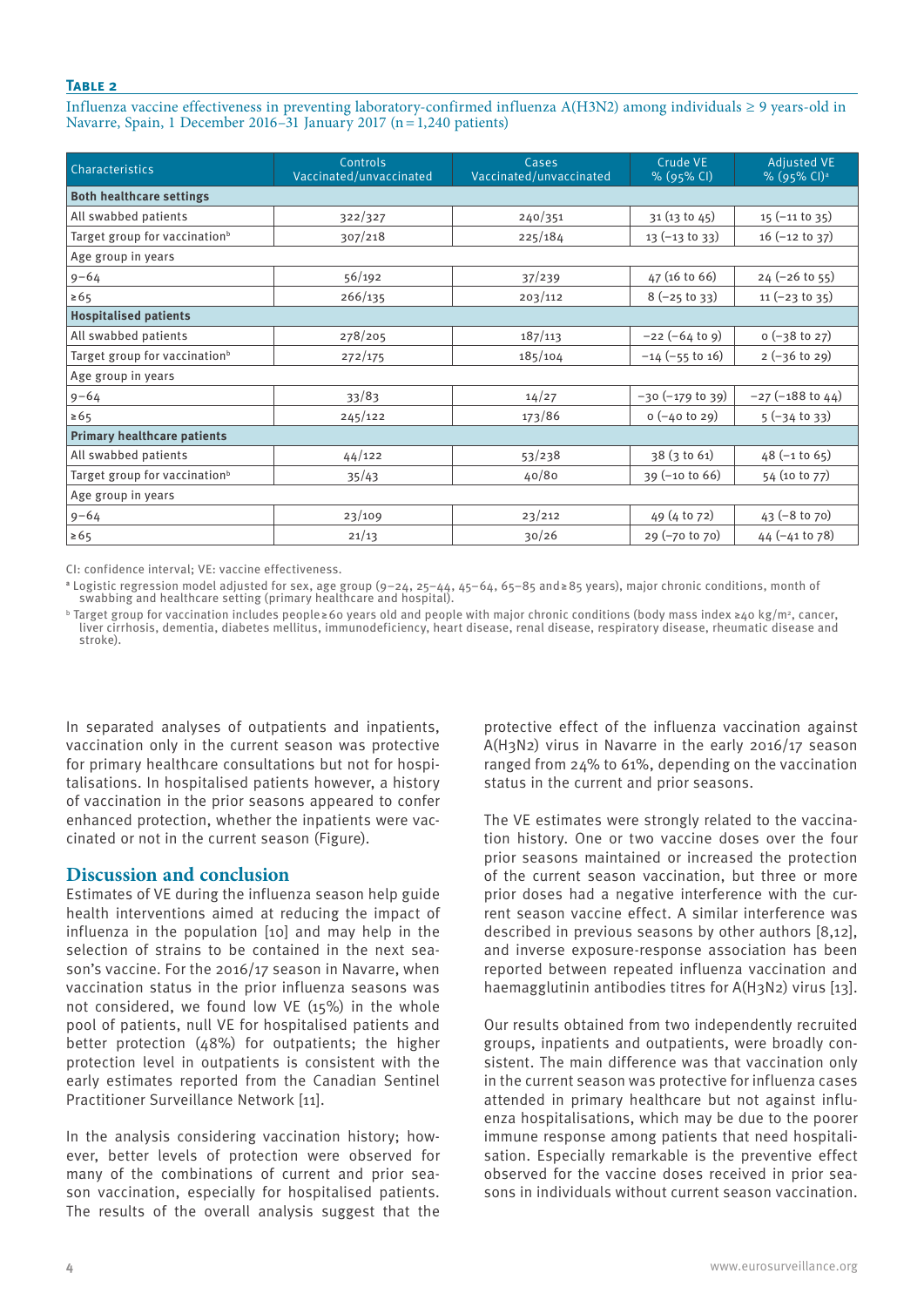This study has some limitations. Natural immunity due to exposure to influenza virus was not considered; however, in a previous study we demonstrated that it was not a relevant confounding factor or effect modifier of influenza VE [7]. Since these results are preliminary and have limited statistical power for some analyses, the final results for the season may be different. The study compared laboratory-confirmed cases with controls recruited in the same settings before either patient or physician knew the laboratory result, an approach that reduced selection bias [14]. We included patients recruited in primary care and hospitals, thus achieving representation of the whole spectrum of patients with influenza. The healthcare setting could have acted as a confounding factor, therefore the analyses were adjusted for this variable. This study evaluates a particular situation of circulating virus and composition of the vaccines; caution should be taken in generalising its outcome.

In conclusion, the results suggest that, overall, the different combinations of vaccination in the current and prior seasons were moderately effective against influenza A(H3N2) in the early 2016/17 season in northern Spain. In spite of the possible interferences between the effects of the current season vaccine and frequent prior vaccination, these findings highlight the net benefit of immunisation against influenza.

## **Primary Health Care Sentinel Network of Navarre**

The members of the Primary Health Care Sentinel Network of Navarre are: I Abad, P Aldaz, R Ansorena, I Arceiz, E Arina, MA Arrechea, I Arribas, MD Artajo, B Azagra, N Aznarez, FC Bartolome, A Beguiristain, A Beltrán, M Bidarte, I Blanco, A Brugos, B Cano, MV Castresana, JC Cenoz, F Cia, B Compains, JR Corpas, F Cortés, B Churío, PC Cuevas, EM Da Costa, MR Díez, FJ Escribano, MJ Esparza, V Etayo, C Fernández Alfaro, B Flamarique, ML Garcés, FJ García Nicolás, AB German, A Giner, JO Guiu, JC Gurbindo, MJ Guruchaga, JA Heras, M Hernández Galindo, MC Hijos, S Indurain, B Iñigo, MC Irigoyen, JJ Jurio, MJ Lizaso, JJ Longás, MJ López, MT Maquirriain, M Mazquiaran, JJ Miner, M Moreno, MA Moros, U Navarro, M Orte, M Oscoz, P Palacio, J Palau, C Pérez Lecumberri, P Pérez Pascual, B Pérez Sanz, A Prado Virto, M Prado Santamaria, A Puig Arrastia M Ramos, BE Rípodas, M Rodríguez, MA Roncal, I Ruiz Puertas, C Sánchez, P Sarrasqueta, F Satrústegui, MA Senosiain, M Sota, ME Ursua, IA Urtasun, M Zardoya, ME Zubieta, F Elia, E Albeniz.

## **Network for Influenza Surveillance in Hospitals of Navarre**

The members of the Network for Influenza Surveillance in Hospitals of Navarre are: A Navascués, P Artajo, C Beaumont, X Beristain, J Chamorro, C Ezpeleta, F Gallinas, F Gil, M Herranz, J Hueto, C Martín, L Moreno, S Martínez-Pérez, C Pérez, J Sesma (Complejo Hospitalario de Navarra), MT Ortega, JJ García Irure, M Torres (Hospital Reina Sofía, Tudela), F Lameiro, L Barrado, E Martín (Hospital García Orcoyen, Estella), M Arriazu, M Garcia Cenoz, A Barricarte, J Castilla (Instituto de Salud Pública de Navarra).

#### **Acknowledgements**

This study was supported by the Horizon 2020 program of the European Commission (agreement 634446); by the I-MOVE (Influenza Monitoring Vaccine Effectiveness in Europe) Network funded by the European Centre for Disease Prevention and Control; by La Caixa Foundation; and by the Carlos III Institute of Health with the European Regional Development Fund (ERDF) (CM15/00119, INT15/00182).

## **Conflict of interest**

None declared.

#### **Authors' contributions**

J Castilla, I Casado and I Martínez-Baz designed the study and coordinated the activities. I Martínez-Baz, I Casado and J Castilla undertook the statistical analysis. A Navascués, A Aguinaga, A Pérez-García, C Ezpeleta and F Pozo were responsible of the virological analysis and the interpretation of laboratory results. J Díaz-González, L Fernandino and I Casado participated in the data collection. J Castilla, C Ezpeleta, F Pozo and I Martínez-Baz wrote the draft manuscript, and all authors revised and approved the final version.

#### **References**

- European Centre for Disease prevention and Control (ECDC). Risk assessment of seasonal influenza, EU/EEA, 2016-2017 - Update, 25 January 2017. Stockholm: ECDC; 2017. Available from: http://ecdc.europa.eu/en/publications/Publications/ Risk-assessment-seasonal-influenza-2016-2017-update.pdf
- 2. Sistema de Vigilancia de la Gripe en España. Informe semanal de Vigilancia de la Gripe en España. Semana 5/2017 N° 494. [Weekly report of the influenza surveillance system in Spain 5/2017. No 494]. Madrid: Instituto de Salud Carlos III; 9 February 2017. Spanish. Available from: http://vgripe.isciii.es/ gripe/documentos/20162017/boletines/grn052017.pdf
- Recommended composition of influenza virus vaccines for use in the 2016–2017 northern hemisphere influenza season. Wkly Epidemiol Rec. 2016;91(10):121-32.PMID: 26971356
- Recommended composition of influenza virus vaccines for use in the 2015–2016 northern hemisphere influenza season. Wkly Epidemiol Rec. 2015;90(11):97-108.PMID: 25771542
- 5. Recommended composition of influenza virus vaccines for use in the 2014-2015 northern hemisphere influenza season. Wkly Epidemiol Rec. 2014;89(10):93-104.PMID: 24707514
- Aguilar I, Reyes M, Martínez-Baz I, Guevara M, Albéniz E, Belza M, et al. Use of the vaccination register to evaluate influenza vaccine coverage in seniors in the 2010/11 influenza season, Navarre, Spain. Euro Surveill. 2012;17(17):20154.PMID: 22551499
- 7. Castilla J, Navascués A, Fernández-Alonso M, Reina G, Albéniz E, Pozo F, et al. , Primary Health Care Sentinel Network and Network for Influenza Surveillance in Hospitals of Navarra. Effects of previous episodes of influenza and vaccination in preventing laboratory-confirmed influenza in Navarre, Spain, 2013/14 season.Euro Surveill. 2016;20(22):30243.DOI: 10.2807/1560-7917.ES.2016.21.22.30243 PMID: 27277013
- 8. McLean HQ, Thompson MG, Sundaram ME, Meece JK, McClure DL, Friedrich TC, et al. Impact of repeated vaccination on vaccine effectiveness against influenza A(H3N2) and B during 8 seasons. Clin Infect Dis. 2014;59(10):1375-85. DOI: 10.1093/cid/ ciu680 PMID: 25270645
- 9. Martínez-Baz I, Casado I, Navascués A, Díaz-González J, Aguinaga A, Barrado L, et al. Effect of repeated vaccination with the same vaccine component against influenza A(H1N1) pdm09. J Infect Dis. 2017; (Forthcoming). DOI: 10.1093/infdis/ jix055 PMID: 28170032
- 10. Valenciano M, Ciancio B, I-MOVE study team. I-MOVE: a European network to measure the effectiveness of influenza vaccines.Euro Surveill. 2012;17(39):20281.PMID: 23041022
- 11. Skowronski DM, Chambers C, Sabaiduc S, Dickinson JA, Winter A, De Serres G, et al. Interim estimates of 2016/17 vaccine effectiveness against influenza A(H3N2), Canada, January 2017. Euro Surveill. 2017;22(6):30460.